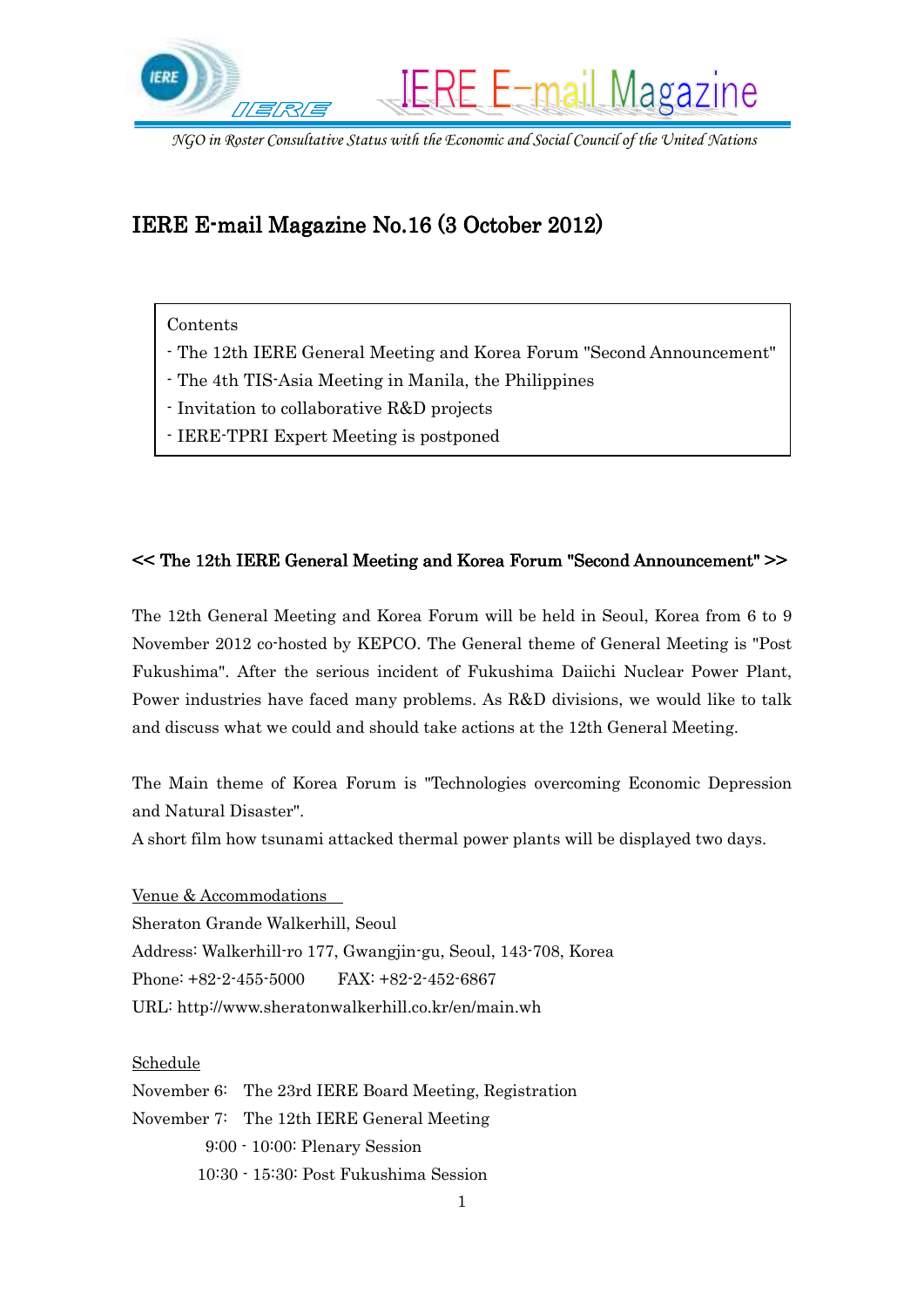

 16:00 - 16:15: IERE Award 16:20 - 17:20: Business Session November 8: The IERE-KEPCO Korea Forum 9:00 - 9:50: Opening Session 10:20 - 12:25: Session 1: Advanced Thermal Power & Clean Coal Technology 13:30 - 15:35: Session 2: Renewable as Mainstream 16:00 - 18:05: Session 3: Life Management, Measure for Natural Disaster November 9: The IERE-KEPCO Korea Forum 9:00 - 11:55: Session 4: Smart Grid, Demand Forecast, Energy Efficiency 11:55 - 12:10: Closing remarks November 9: Technical Tour 14:00 - 18:00: Seoul Distribution Control Center, KEPCO

Please see;

http://www.iere.jp/NonMembers/Activities/Forum/Korea\_Forum/SecondAnnouncement. pdf

#### $\leq$  The 4th TIS-Asia Meeting in Manila, the Philippines  $\geq$

The 4th TIS-Asia Meeting co-hosted by MERALCO will be held on 16 - 18 January 2013 in Manila, the Philippines.

This meeting is supported by Department of Energy of the Philippines and Asian Development Bank. General Theme of the Meeting is;

Harnessing technology for the future generation  $\cdot$  affordable, clean and sustainable  $\cdot$ 

January 16

- Opening Session
- Session 1: Philippine Power Development Program
- Session 2: Renewable Energy (Regulation &Policy)
- Session 3: Renewable Energy (Projects)

January 17

- Session 4: Local Application of Smart Grid
- Session 5: Panel Discussion on Local Application of Smart Grid
- Session 6: Alternative Fuels Development Program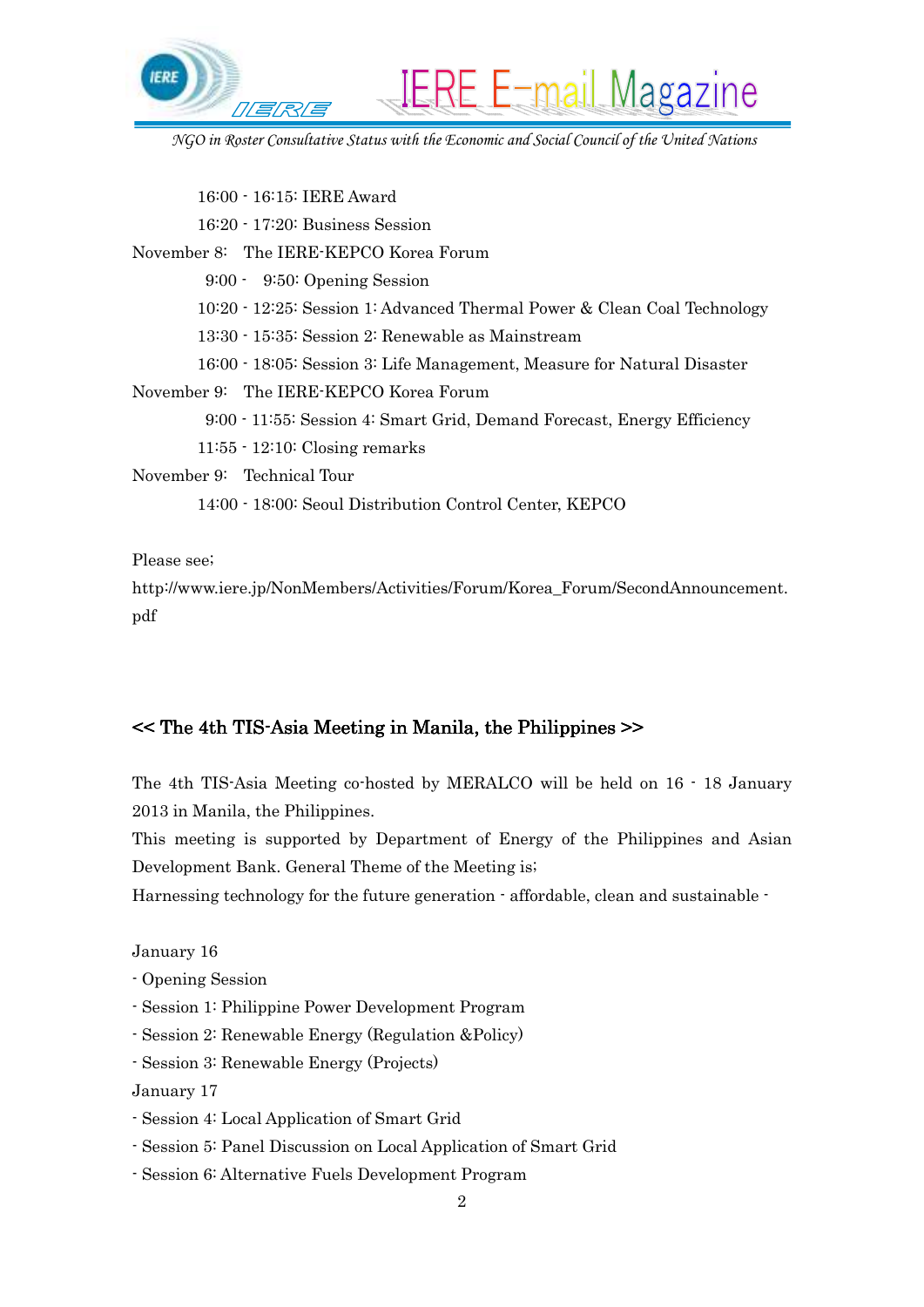

January 18

- TIS-Asia Session

Part 1: TIS-Asia Generation Working Group Session

Part 2: TIS-Asia Network Working Group Session

- Closing Session

Conference Venue: New World Makati Hotel

We encourage you to get involved. The announcement of the 4th TIS-Asia Meeting will be issued soon.

## << Invitation to collaborative R&D projects >>

IERE Central Office asks members to propose new collaborative R&D projects. Please submit "Project proposal form".

Please refer; http://www.iere.jp/NonMembers/RD\_WG/index.html

"Collaborative R&D Projects" has started since November 2011.

Participants have to share the work by providing technological knowledge, information, skills and manpower. Basically, the costs will also have to be shared. Naturally, every participant expects equal or comparable benefits from the projects.

#### \*\* Join the following projects \*\*

which were accepted to start by IERE R&D Working Group: Project 1: "Transformer Insulating Paper Diagnosis; For a worldwide ' application of methanol as an innovative marker" (proposed by HQ) ' (The first project meeting was held on May with 15 participants.) Project 2: "Diagnosis Center for HV Current Transformers" (proposed by IIE) Project 3: "Life-time Evaluation of Transmission Power Cables" (OF Cable) (proposed by KEPCO RI)

All IERE members can participate in these projects. Please submit "Application Form for participation" to IERE Central Office.